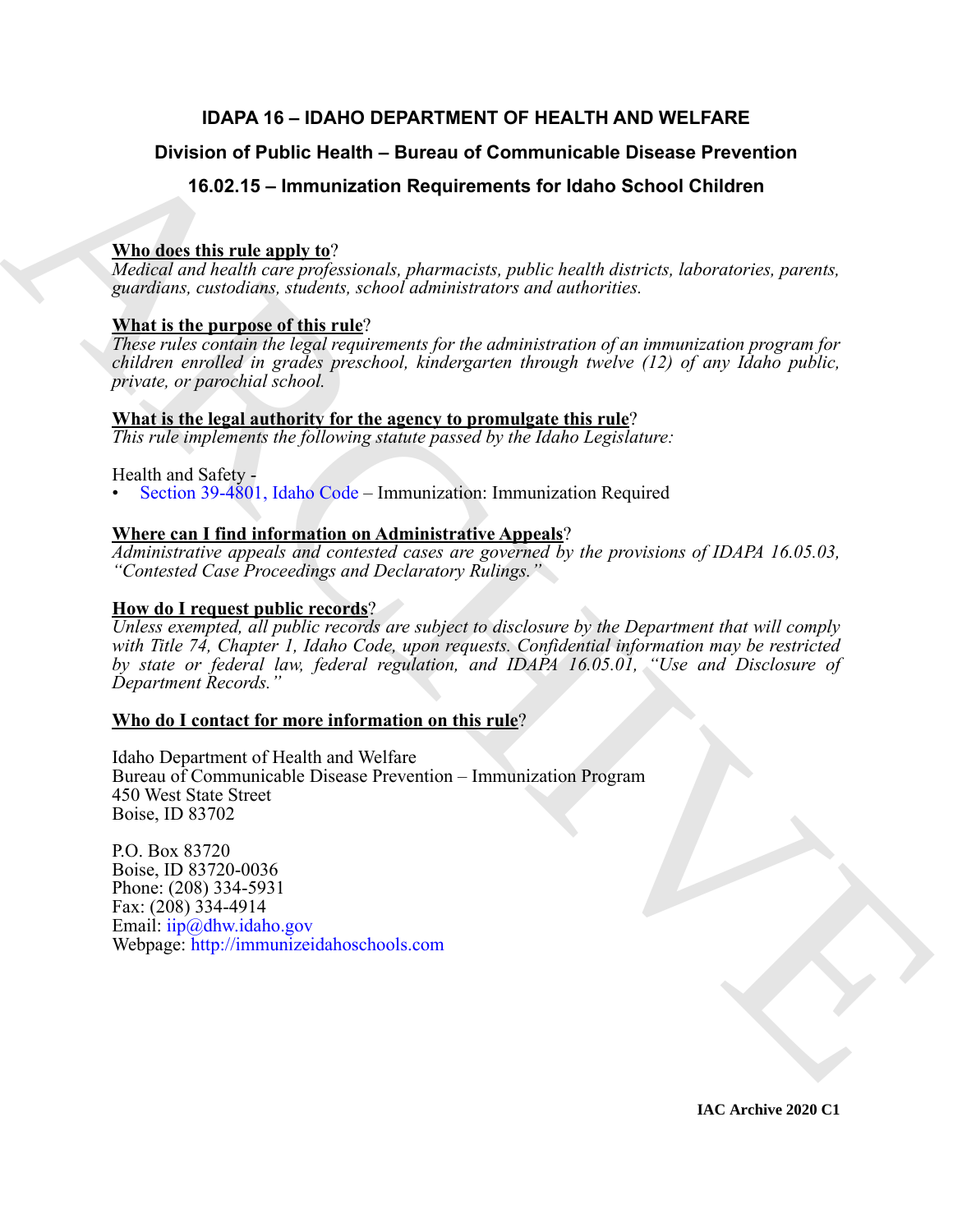# **Table of Contents**

# 16.02.15 - Immunization Requirements for Idaho School Children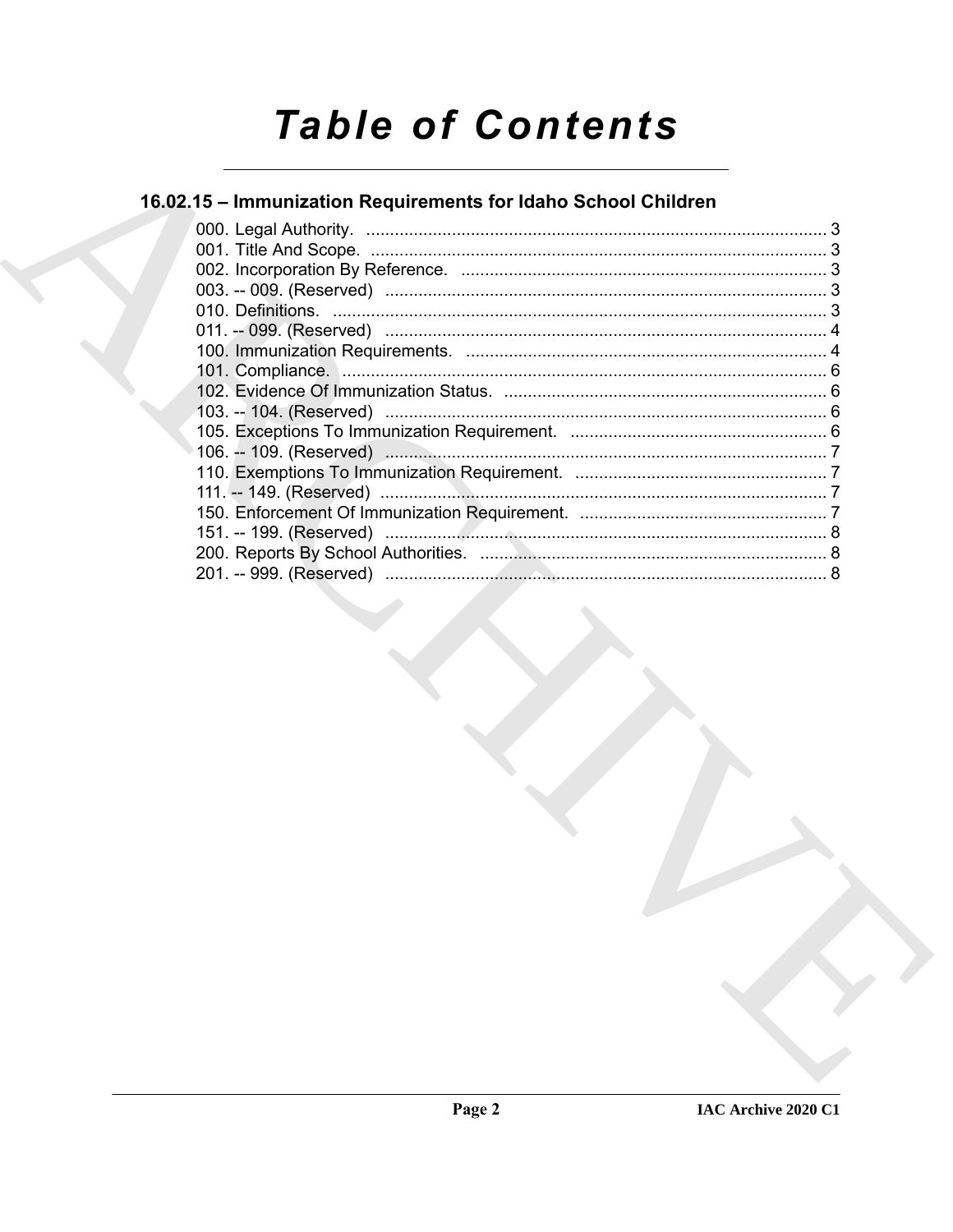### <span id="page-2-16"></span>**16.02.15 – IMMUNIZATION REQUIREMENTS FOR IDAHO SCHOOL CHILDREN**

#### <span id="page-2-1"></span><span id="page-2-0"></span>**000. LEGAL AUTHORITY.**

### <span id="page-2-17"></span><span id="page-2-2"></span>**001. TITLE AND SCOPE.**

### <span id="page-2-15"></span><span id="page-2-3"></span>**002. INCORPORATION BY REFERENCE.**

### <span id="page-2-4"></span>**003. -- 009. (RESERVED)**

### <span id="page-2-14"></span><span id="page-2-13"></span><span id="page-2-12"></span><span id="page-2-11"></span><span id="page-2-10"></span><span id="page-2-9"></span><span id="page-2-8"></span><span id="page-2-7"></span><span id="page-2-6"></span><span id="page-2-5"></span>**010. DEFINITIONS.**

|                   |                | The Idaho Legislature has granted to the Board of Health and Welfare, in cooperation with the State Board of<br>Education and the Idaho School Boards Association, the authority to adopt rules for the administration and<br>enforcement of an immunization program for Idaho school children, under Section 39-4801, Idaho Code.                                                                                                                                                                                                                                                                                                                                                                                                                                                                                      | $(4-6-05)$     |
|-------------------|----------------|-------------------------------------------------------------------------------------------------------------------------------------------------------------------------------------------------------------------------------------------------------------------------------------------------------------------------------------------------------------------------------------------------------------------------------------------------------------------------------------------------------------------------------------------------------------------------------------------------------------------------------------------------------------------------------------------------------------------------------------------------------------------------------------------------------------------------|----------------|
| 001.              |                | TITLE AND SCOPE.                                                                                                                                                                                                                                                                                                                                                                                                                                                                                                                                                                                                                                                                                                                                                                                                        |                |
| Children."        | 01.            | Title. These rules are titled IDAPA 16.02.15, "Immunization Requirements for Idaho School                                                                                                                                                                                                                                                                                                                                                                                                                                                                                                                                                                                                                                                                                                                               | $(4-6-05)$     |
| parochial school. | 02.            | Scope. These rules contain the legal requirements for the administration of an immunization<br>program for children enrolled in grades preschool, kindergarten through twelve (12) of any Idaho public, private, or                                                                                                                                                                                                                                                                                                                                                                                                                                                                                                                                                                                                     | $(4 - 7 - 11)$ |
| 002.              |                | <b>INCORPORATION BY REFERENCE.</b><br>The "Recommended Immunization Schedules for Persons Aged 0 Through 18 Years -- United States, 2010," are<br>incorporated by reference for this chapter of rules. Published in the Morbidity and Mortality Weekly Report, January<br>8, 2010, Vol. 58 (51 and 52), by the Centers for Disease Control and Prevention as recommended by the Advisory<br>Committee on Immunization Practices (ACIP). This document is referred to in this chapter of rules as "ACIP<br>Recommended Schedule." These schedules may be obtained from the Department or viewed online at http://<br>www.cdc.gov/mmwr/preview/mmwrhtml/mm5851a6.htm.                                                                                                                                                     | $(4-7-11)$     |
| $003. - 009.$     |                | (RESERVED)                                                                                                                                                                                                                                                                                                                                                                                                                                                                                                                                                                                                                                                                                                                                                                                                              |                |
| 010.              |                | DEFINITIONS.                                                                                                                                                                                                                                                                                                                                                                                                                                                                                                                                                                                                                                                                                                                                                                                                            |                |
| Practices.        | 01.            | ACIP. The Centers for Disease Control and Prevention's Advisory Committee on Immunization                                                                                                                                                                                                                                                                                                                                                                                                                                                                                                                                                                                                                                                                                                                               | $(4-7-11)$     |
|                   | 02.            | Admission. Admission to a public, private or parochial school is:                                                                                                                                                                                                                                                                                                                                                                                                                                                                                                                                                                                                                                                                                                                                                       | $(4-2-08)$     |
|                   | a.             | Registration of a child before attendance; or                                                                                                                                                                                                                                                                                                                                                                                                                                                                                                                                                                                                                                                                                                                                                                           | $(4-2-08)$     |
|                   | $\mathbf{b}$ . | Re-entry of a child after withdrawing from previous enrollment.                                                                                                                                                                                                                                                                                                                                                                                                                                                                                                                                                                                                                                                                                                                                                         | $(4-2-08)$     |
|                   | c.             | Transfer of a child from one (1) Idaho school to another or from schools outside Idaho.                                                                                                                                                                                                                                                                                                                                                                                                                                                                                                                                                                                                                                                                                                                                 | $(4-7-11)$     |
|                   | 03.            | Child. A minor who is enrolled in preschool, kindergarten through grade twelve (12) in any Idaho<br>public, private, or parochial school.                                                                                                                                                                                                                                                                                                                                                                                                                                                                                                                                                                                                                                                                               | $(4-7-11)$     |
|                   | 04.            | Department. Idaho Department of Health and Welfare.                                                                                                                                                                                                                                                                                                                                                                                                                                                                                                                                                                                                                                                                                                                                                                     | $(10-13-92)$   |
|                   | 05             | Immunization Record. An electronic medical health record, an immunization registry document,<br>or a written immunization certificate confirmed by a licensed health care professional or a physician's representative<br>which states the month, day, and year of each immunization a person has received.                                                                                                                                                                                                                                                                                                                                                                                                                                                                                                             | $(4-7-11)$     |
| Laboratories."    |                | 06. Laboratory Proof. A certificate from a licensed medical laboratory stating the type of test<br>performed, the date of each test, and the results, accompanied by a physician's statement indicating the child is<br>immune. Tests performed must meet the requirements of IDAPA 16.02.06, "Quality Assurance for Idaho Clinical                                                                                                                                                                                                                                                                                                                                                                                                                                                                                     | $(4-7-11)$     |
| chapter.          | 07.            | Licensed Health Care Professional. A practitioner, licensed in the State of Idaho by the Board<br>overseeing the practitioner's license, or by a similar body in another state or jurisdiction within the United States. The<br>practitioner's scope of practice for licensure must allow for the ordering of immunizations and writing of<br>prescriptions, or the practitioner must be under the direction of a licensed physician. Licensed health care<br>professionals who may provide for immunization requirements include: medical doctors, osteopaths, nurse<br>practitioners, physicians' assistants, licensed registered nurses, and pharmacists. Other persons authorized by law to<br>practice any of the healing arts, will not be considered licensed health care professionals for the purposes of this | $(4-7-11)$     |
|                   | 08.            | Parent, Custodian, or Guardian. The legal parent, custodian, or guardian of a child or those with                                                                                                                                                                                                                                                                                                                                                                                                                                                                                                                                                                                                                                                                                                                       |                |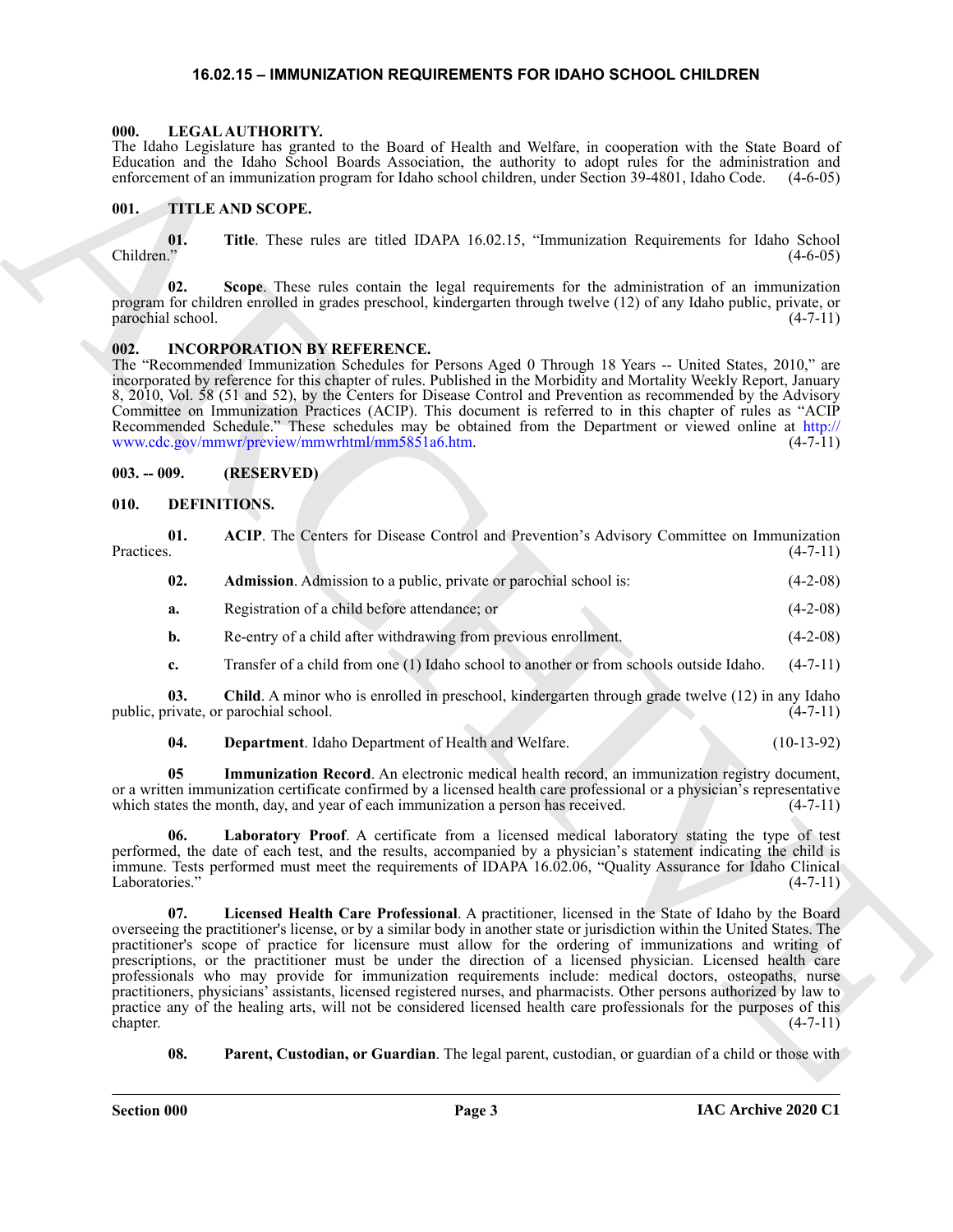# *IDAHO ADMINISTRATIVE CODE IDAPA 16.02.15 – Immunization Requirements*

limited power of attorney for the temporary care or custody of a minor child. (4-6-05)

<span id="page-3-2"></span>**09. Physician**. A medical doctor or osteopath licensed by the Idaho State Board of Medicine, or by a similar body in another state or jurisdiction within the United States, to practice medicine and surgery, osteopathic medicine and surgery, or osteopathic medicine. (4-7-11)

<span id="page-3-3"></span>**10. Physician's Representative**. Any person appointed by, or vested with the authority to act on behalf ician in matters concerning health. of a physician in matters concerning health.

<span id="page-3-4"></span>**11. Preschool**. The provision of education for children before the commencement of statutory and obligatory education, differing from traditional daycare in that the emphasis is learning and development rather than enabling parents to work or pursue other activities. Preschools may include, but are not limited to, federally-funded Head Start centers, state-funded preschools, government-funded special education programs, public school preschool programs, and for-profit and not-for profit preschool programs. (4-7-11)

<span id="page-3-5"></span>**12. Private or Parochial School**. Any Idaho school maintained by an individual, organization or corporation, not at public expense, and open only to children selected and admitted by the individual, organization or corporation, or to children of a certain class or possessing certain qualifications, which may or may not charge tuition fees.  $(1-25-79)$ 

<span id="page-3-6"></span>**13. Public School**. Any Idaho school maintained at the public expense and open to all children within a given district, including those responsible for the education and training of exceptional children or those schools specially chartered. (1-25-79) specially chartered.

<span id="page-3-7"></span>**14. Regulatory Authority**. The Director of the Idaho Department of Health and Welfare or the Director's designee.

<span id="page-3-8"></span>**15. School Authority**. An authorized representative designated by the Board of Trustees of a public school or a person or body designated to act on behalf of the governing body of a private or parochial school.

(8-15-79)

### <span id="page-3-0"></span>**011. -- 099. (RESERVED)**

### <span id="page-3-9"></span><span id="page-3-1"></span>**100. IMMUNIZATION REQUIREMENTS.**

**Equivalent of Newthern School Continues and Vertical Continues and the Continues and the Continues and the Continues and the Continues and the Continues and the Continues and the Continues and the Continues and the Conti** All immunizations listed in Subsections 100.01 through 100.05 of this rule, are required of students upon admission to kindergarten through grade twelve (12) of any Idaho public, private, or parochial school. Upon admission to preschool, students must be age appropriately immunized with all immunizations listed in Subsections 100.01 through 100.03 of this rule. Immunizations must be administered according to the "ACIP Recommended Schedule," incorporated by reference in Section 004 of these rules, unless fewer doses are medically recommended by a physician. These recommendations are available from the Department. Exemptions from these immunization requirements are provided in Section 110 of these rules. (4-11-19)

<span id="page-3-10"></span>**01. Student Born on or Before September 1, 1999**. A student born on or before September 1, 1999, must meet the following minimum immunization requirements prior to admission for these vaccines: one (1) dose of Measles, Mumps, and Rubella (MMR), four (4) doses of Diphtheria, Tetanus, Pertussis (DTaP), three (3) doses of Polio, and three (3) doses of Hepatitis B. Polio, and three  $(3)$  doses of Hepatitis B.

**02. Student After September 1, 1999 Through September 1, 2005**. A student born after September 1, 1999, through September 1, 2005, must meet the following minimum immunization requirements prior to admission for these vaccines: two (2) doses of Measles, Mumps, and Rubella (MMR), five (5) doses of Diphtheria, Tetanus, and Pertussis (DTaP), three (3) doses of Polio, and three (3) doses of Hepatitis B. (4-11-19)

**03. Student After September 1, 2005**. A student born after September 1, 2005, must meet the following minimum immunization requirements prior to admission for the following vaccines: two (2) doses of Measles, Mumps, and Rubella (MMR), five (5) doses of Diphtheria, Tetanus, and Pertussis (DTaP), four (4) doses of Polio, three (3) doses of Hepatitis B, two (2) doses of Hepatitis A, and two (2) doses of Varicella. (4-11-1 Polio, three  $(3)$  doses of Hepatitis B, two  $(2)$  doses of Hepatitis A, and two  $(2)$  doses of Varicella.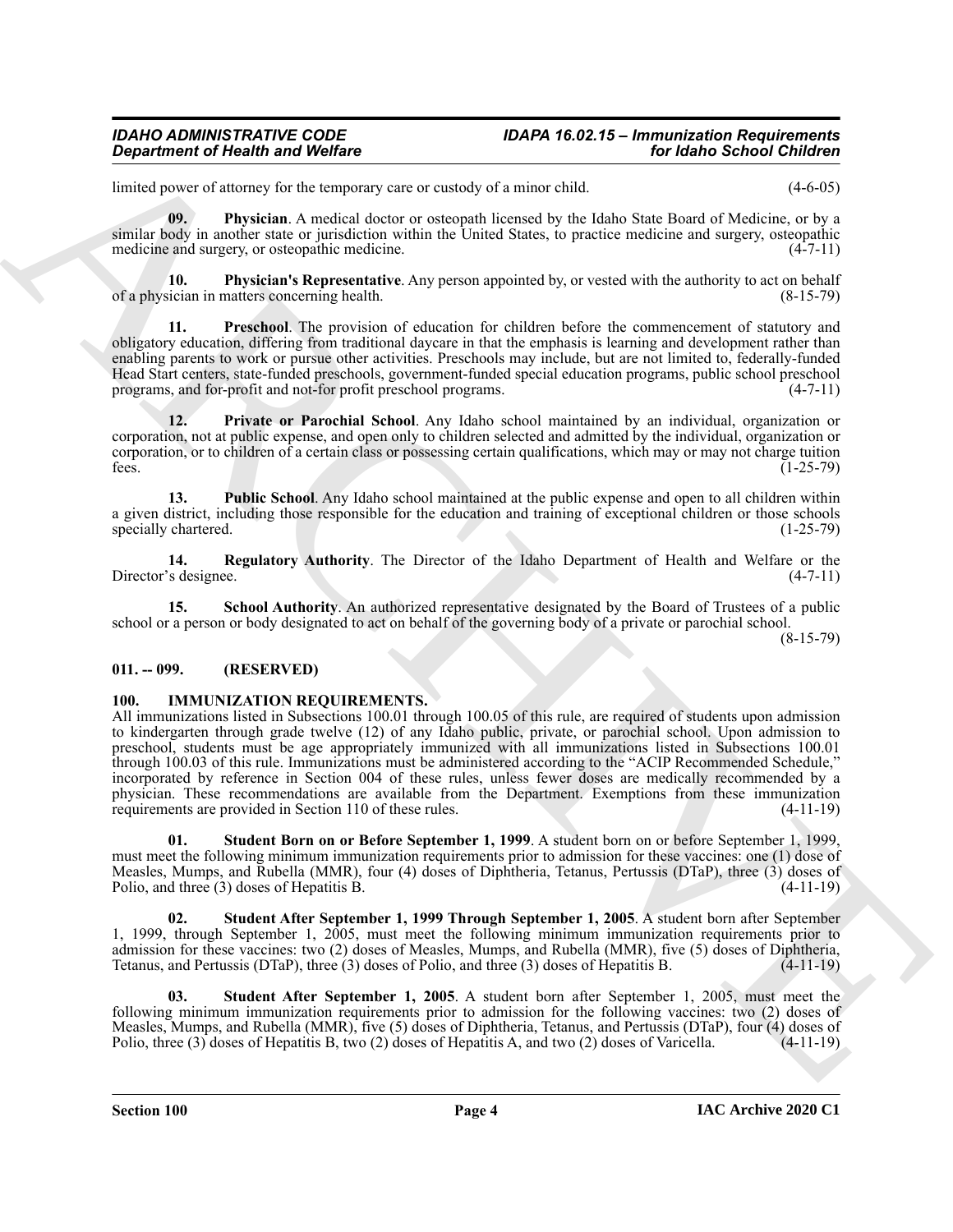# <span id="page-4-2"></span><span id="page-4-1"></span><span id="page-4-0"></span>*IDAHO ADMINISTRATIVE CODE IDAPA 16.02.15 – Immunization Requirements*

| <b>Department of Health and Welfare</b><br>04.<br>Seventh Grade Immunization Requirements. Effective with the 2011-2012 school year, and<br>each year thereafter, in addition to the required immunizations listed in Section 100.01 through 100.03 of this rule, a                                                                                                                                                                                                     |                                                   |                                                                            |                                                                                 |                                                                                                     | for Idaho School Children                      |             |
|-------------------------------------------------------------------------------------------------------------------------------------------------------------------------------------------------------------------------------------------------------------------------------------------------------------------------------------------------------------------------------------------------------------------------------------------------------------------------|---------------------------------------------------|----------------------------------------------------------------------------|---------------------------------------------------------------------------------|-----------------------------------------------------------------------------------------------------|------------------------------------------------|-------------|
| student must meet the following minimum immunization requirements prior to admission into the seventh (7th) grade<br>for these vaccines: one (1) dose of Tetanus, Diphtheria, Pertussis Booster (Tdap), and one (1) dose of Meningococcal.<br>This requirement will be extended to: 7th - 8th grade students in 2012, 7th - 9th grade students in 2013, 7th - 10th<br>grade students in 2014, 7th - 11th grade students in 2015, and 7th - 12th grade students in 2016. |                                                   |                                                                            |                                                                                 |                                                                                                     |                                                | $(4-11-19)$ |
| 05.<br>Twelfth Grade Immunization Requirements. Effective at the start of the 2020-2021 school year,<br>and each year thereafter, in addition to the required immunizations listed in Section 100.01 through 100.04 of this<br>rule, students must meet the following minimum immunization requirements prior to admission into the twelfth<br>$(12th)$ grade:                                                                                                          |                                                   |                                                                            |                                                                                 |                                                                                                     |                                                | $(4-11-19)$ |
| Students who received their first dose of Meningococcal (MenACWY) vaccine before the age of<br>a.<br>sixteen $(16)$ must have two $(2)$ doses of Meningococcal (MenACWY) vaccine.                                                                                                                                                                                                                                                                                       |                                                   |                                                                            |                                                                                 |                                                                                                     |                                                | $(4-11-19)$ |
| Students who received their first dose of Meningococcal (MenACWY) vaccine at sixteen (16)<br>b.<br>years of age and older, or those who have never received a dose, must have one (1) dose of Meningococcal<br>(MenACWY) vaccine.                                                                                                                                                                                                                                       |                                                   |                                                                            |                                                                                 |                                                                                                     |                                                | $(4-11-19)$ |
| 06.<br><b>Summary of Immunization Requirements.</b><br>Immunization requirements.<br>a.                                                                                                                                                                                                                                                                                                                                                                                 |                                                   |                                                                            |                                                                                 |                                                                                                     |                                                | $(4-7-11)$  |
| TABLE 100.06.a. SUMMARY OF IMMUNIZATION REQUIREMENTS                                                                                                                                                                                                                                                                                                                                                                                                                    |                                                   |                                                                            |                                                                                 |                                                                                                     |                                                |             |
| Immunization Requirement*                                                                                                                                                                                                                                                                                                                                                                                                                                               | Student born on or<br>before September 1,<br>1999 |                                                                            | <b>Student born after</b><br>September 1, 1999,<br>through September 1,<br>2005 |                                                                                                     | <b>Student born after</b><br>September 1, 2005 |             |
| Measles, Mumps, and Rubella (MMR)                                                                                                                                                                                                                                                                                                                                                                                                                                       |                                                   | 1 dose                                                                     |                                                                                 | $\overline{2}$ doses                                                                                | 2 doses                                        |             |
| Diphtheria, Tetanus, Pertussis                                                                                                                                                                                                                                                                                                                                                                                                                                          |                                                   | 4 doses                                                                    |                                                                                 | 5 doses                                                                                             | 5 doses                                        |             |
| Polio                                                                                                                                                                                                                                                                                                                                                                                                                                                                   |                                                   | 3 doses                                                                    |                                                                                 | 3 doses                                                                                             | 4 doses                                        |             |
| <b>Hepatitis B</b>                                                                                                                                                                                                                                                                                                                                                                                                                                                      |                                                   | 3 doses                                                                    |                                                                                 | 3 doses                                                                                             | 3 doses                                        |             |
| <b>Hepatitis A</b>                                                                                                                                                                                                                                                                                                                                                                                                                                                      |                                                   | 0 doses                                                                    |                                                                                 | 0 doses                                                                                             | 2 doses                                        |             |
| Varicella                                                                                                                                                                                                                                                                                                                                                                                                                                                               |                                                   | 0 doses                                                                    |                                                                                 | 0 doses                                                                                             | 2 doses                                        |             |
| * Exemptions for immunization requirements are found in Section 110 of these rules.                                                                                                                                                                                                                                                                                                                                                                                     |                                                   |                                                                            |                                                                                 |                                                                                                     |                                                |             |
| Seventh grade immunization requirements.<br>b.                                                                                                                                                                                                                                                                                                                                                                                                                          |                                                   |                                                                            |                                                                                 |                                                                                                     |                                                | $(4-11-19)$ |
| TABLE 100.06.b SUMMARY OF SEVENTH GRADE IMMUNIZATION REQUIREMENTS                                                                                                                                                                                                                                                                                                                                                                                                       |                                                   |                                                                            |                                                                                 |                                                                                                     |                                                |             |
| Immunization Requirement*                                                                                                                                                                                                                                                                                                                                                                                                                                               |                                                   | <b>Student admitted to 7th</b><br>grade prior to 2011-<br>2012 school year |                                                                                 | <b>Student admitted to 7th</b><br>grade during 2011-2012<br>school year and each<br>year thereafter |                                                |             |
| Tetanus, Diphtheria, Pertussis (Tdap)                                                                                                                                                                                                                                                                                                                                                                                                                                   |                                                   | 0 doses                                                                    |                                                                                 | 1 dose                                                                                              |                                                |             |
| Meningococcal (MenACWY)                                                                                                                                                                                                                                                                                                                                                                                                                                                 |                                                   | 0 doses                                                                    |                                                                                 | 1 dose                                                                                              |                                                |             |
| * Exemptions for immunization requirements are found in Section 110 of these rules.                                                                                                                                                                                                                                                                                                                                                                                     |                                                   |                                                                            |                                                                                 |                                                                                                     |                                                |             |
|                                                                                                                                                                                                                                                                                                                                                                                                                                                                         |                                                   |                                                                            |                                                                                 |                                                                                                     |                                                | $(4-11-19)$ |

| TABLE 100.06.b SUMMARY OF SEVENTH GRADE IMMUNIZATION REQUIREMENTS                   |                                                                            |                                                                                                     |  |  |  |  |  |
|-------------------------------------------------------------------------------------|----------------------------------------------------------------------------|-----------------------------------------------------------------------------------------------------|--|--|--|--|--|
| Immunization Requirement*                                                           | <b>Student admitted to 7th</b><br>grade prior to 2011-<br>2012 school year | <b>Student admitted to 7th</b><br>grade during 2011-2012<br>school year and each<br>year thereafter |  |  |  |  |  |
| Tetanus, Diphtheria, Pertussis (Tdap)                                               | $0$ doses                                                                  | 1 dose                                                                                              |  |  |  |  |  |
| Meningococcal (MenACWY)                                                             | $0$ doses                                                                  | 1 dose                                                                                              |  |  |  |  |  |
| * Exemptions for immunization requirements are found in Section 110 of these rules. |                                                                            |                                                                                                     |  |  |  |  |  |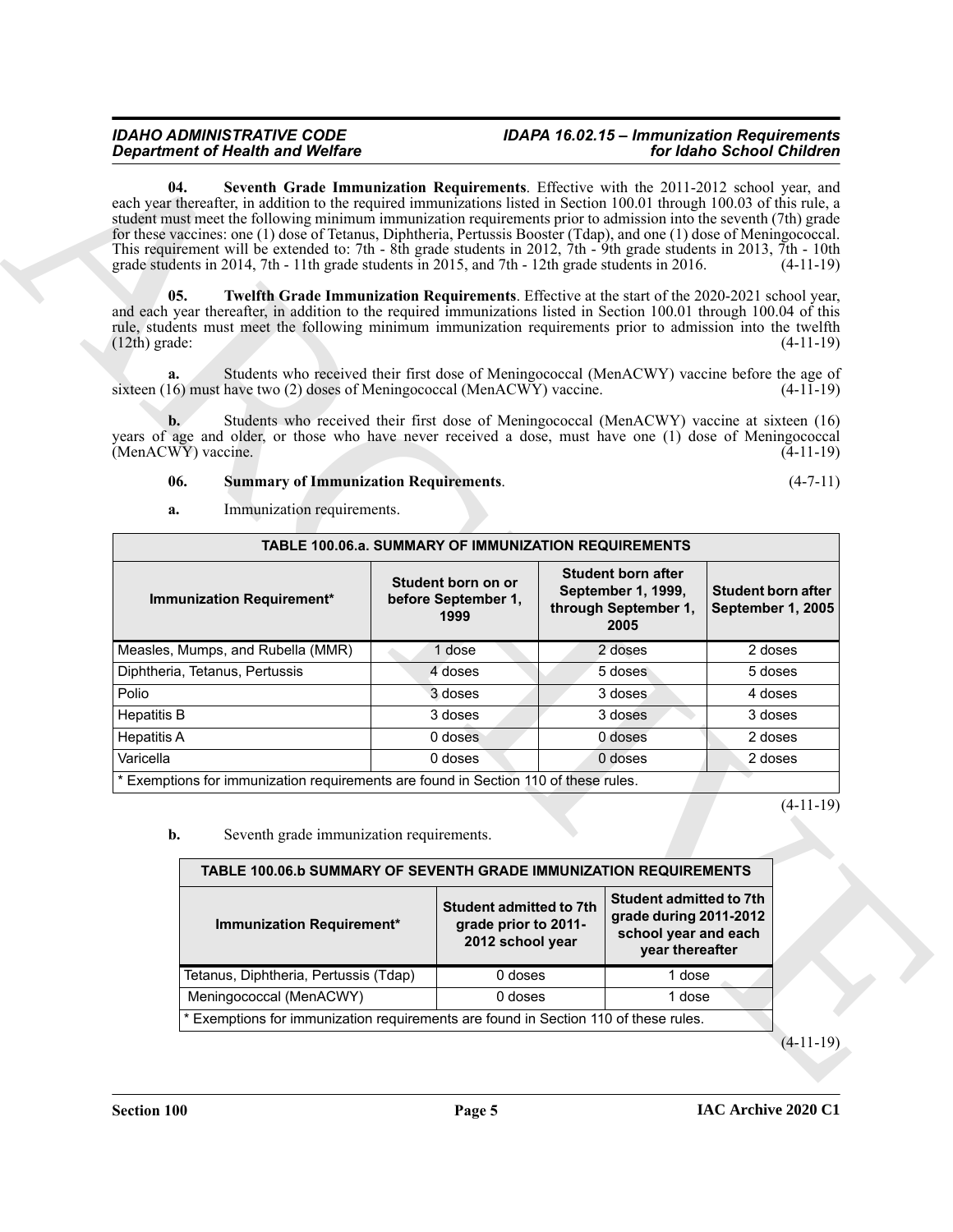# *IDAHO ADMINISTRATIVE CODE IDAPA 16.02.15 – Immunization Requirements*

#### **c.** Twelfth grade immunization requirements.

|                                                 |  |                                                                                               | TABLE 100.06.c. SUMMARY OF TWELFTH GRADE IMMUNIZATION REQUIREMENTS                                                                                                                                                                                                                                                                                                                                                                                                                                                                                                      |                                                                                                                                                                                                                |  |  |  |  |  |
|-------------------------------------------------|--|-----------------------------------------------------------------------------------------------|-------------------------------------------------------------------------------------------------------------------------------------------------------------------------------------------------------------------------------------------------------------------------------------------------------------------------------------------------------------------------------------------------------------------------------------------------------------------------------------------------------------------------------------------------------------------------|----------------------------------------------------------------------------------------------------------------------------------------------------------------------------------------------------------------|--|--|--|--|--|
| Immunization<br>Requirement*                    |  | Student admitted to 12th<br>grade prior to the 2020-<br>2021 school year                      | <b>Student admitted to 12th</b><br>grade during 2020-2021<br>school year and each<br>year thereafter, if student<br>received their first dose<br>of Meningococcal<br>(MenACWY) vaccine at 16<br>years of age or older, or if<br>student has never<br>received a dose                                                                                                                                                                                                                                                                                                    | <b>Student admitted to 12th</b><br>grade during 2020-2021<br>school year and each<br>year thereafter, if student<br>received their first dose<br>of Meningococcal<br>(MenACWY) vaccine<br>before the age of 16 |  |  |  |  |  |
| Meningococcal<br>(MenACWY)                      |  | 1 dose<br>* Exemptions for immunization requirements are found in Section 110 of these rules. | 1 dose                                                                                                                                                                                                                                                                                                                                                                                                                                                                                                                                                                  | 2 doses                                                                                                                                                                                                        |  |  |  |  |  |
|                                                 |  |                                                                                               |                                                                                                                                                                                                                                                                                                                                                                                                                                                                                                                                                                         | $(4-11-19)$                                                                                                                                                                                                    |  |  |  |  |  |
|                                                 |  |                                                                                               |                                                                                                                                                                                                                                                                                                                                                                                                                                                                                                                                                                         |                                                                                                                                                                                                                |  |  |  |  |  |
| <b>COMPLIANCE.</b><br>101.                      |  |                                                                                               | The parent, custodian, or guardian of any student who is to attend any public, private, or parochial school in Idaho<br>must comply with the provisions contained in this chapter at the time of admission and before attendance. (4-11-19)                                                                                                                                                                                                                                                                                                                             |                                                                                                                                                                                                                |  |  |  |  |  |
| 102.<br><b>EVIDENCE OF IMMUNIZATION STATUS.</b> |  |                                                                                               |                                                                                                                                                                                                                                                                                                                                                                                                                                                                                                                                                                         |                                                                                                                                                                                                                |  |  |  |  |  |
|                                                 |  |                                                                                               |                                                                                                                                                                                                                                                                                                                                                                                                                                                                                                                                                                         |                                                                                                                                                                                                                |  |  |  |  |  |
| 01.                                             |  |                                                                                               | <b>Immunization Record.</b> Within the deadlines established in Section 101 of these rules, a parent,<br>custodian, or guardian of each student must present to school authorities an immunization record.                                                                                                                                                                                                                                                                                                                                                              | $(4-11-19)$                                                                                                                                                                                                    |  |  |  |  |  |
| 02.                                             |  | provided by the Department, or one similar, must include the following information:           | Schedule of Intended Immunizations Form. A student who has received at least one (1) dose of<br>each required vaccine and is currently on schedule for subsequent immunizations may be conditionally admitted.<br>School authorities, at the time of admission and before attendance, must have a schedule of intended immunizations<br>form completed by a parent, custodian, or guardian for any student who is not immunized, excepted, or exempted,<br>and who is in the process of receiving, or has been scheduled to receive, the required immunizations. A form | $(4-11-19)$                                                                                                                                                                                                    |  |  |  |  |  |
| a.                                              |  | Name and date of birth of student;                                                            |                                                                                                                                                                                                                                                                                                                                                                                                                                                                                                                                                                         | $(4-11-19)$                                                                                                                                                                                                    |  |  |  |  |  |
| b.                                              |  | School and grade student is enrolled in and attending;                                        |                                                                                                                                                                                                                                                                                                                                                                                                                                                                                                                                                                         | $(4-11-19)$                                                                                                                                                                                                    |  |  |  |  |  |
| c.                                              |  |                                                                                               | Types, numbers, and dates of scheduled immunizations to be administered;                                                                                                                                                                                                                                                                                                                                                                                                                                                                                                | $(4 - 7 - 11)$                                                                                                                                                                                                 |  |  |  |  |  |
| d.                                              |  | Signature of the parent, custodian, or guardian; and                                          |                                                                                                                                                                                                                                                                                                                                                                                                                                                                                                                                                                         | $(4 - 7 - 11)$                                                                                                                                                                                                 |  |  |  |  |  |
| e.                                              |  |                                                                                               | Signature of a licensed health care professional providing care to the student.                                                                                                                                                                                                                                                                                                                                                                                                                                                                                         | $(4-11-19)$                                                                                                                                                                                                    |  |  |  |  |  |
| 03.                                             |  |                                                                                               | Students Admitted to School and Failing to Continue the Schedule of Intended<br>Immunizations. A student, who does not receive the required immunizations as scheduled in Subsection 102.02 of<br>this rule, will be excluded by school authorities until documentation of the administration of the required<br>immunizations is provided to school authorities by the student's parent, custodian, or guardian.                                                                                                                                                       | $(4-11-19)$                                                                                                                                                                                                    |  |  |  |  |  |

### <span id="page-5-4"></span><span id="page-5-0"></span>**101. COMPLIANCE.**

### <span id="page-5-7"></span><span id="page-5-6"></span><span id="page-5-5"></span><span id="page-5-1"></span>**102. EVIDENCE OF IMMUNIZATION STATUS.**

| а.          | Name and date of birth of student;                                       | $(4-11-19)$ |
|-------------|--------------------------------------------------------------------------|-------------|
| b.          | School and grade student is enrolled in and attending;                   | $(4-11-19)$ |
| $c_{\star}$ | Types, numbers, and dates of scheduled immunizations to be administered; | $(4-7-11)$  |

- **d.** Signature of the parent, custodian, or guardian; and  $(4-7-11)$
- <span id="page-5-8"></span>**e.** Signature of a licensed health care professional providing care to the student. (4-11-19)

### <span id="page-5-2"></span>**103. -- 104. (RESERVED)**

### <span id="page-5-9"></span><span id="page-5-3"></span>**105. EXCEPTIONS TO IMMUNIZATION REQUIREMENT.**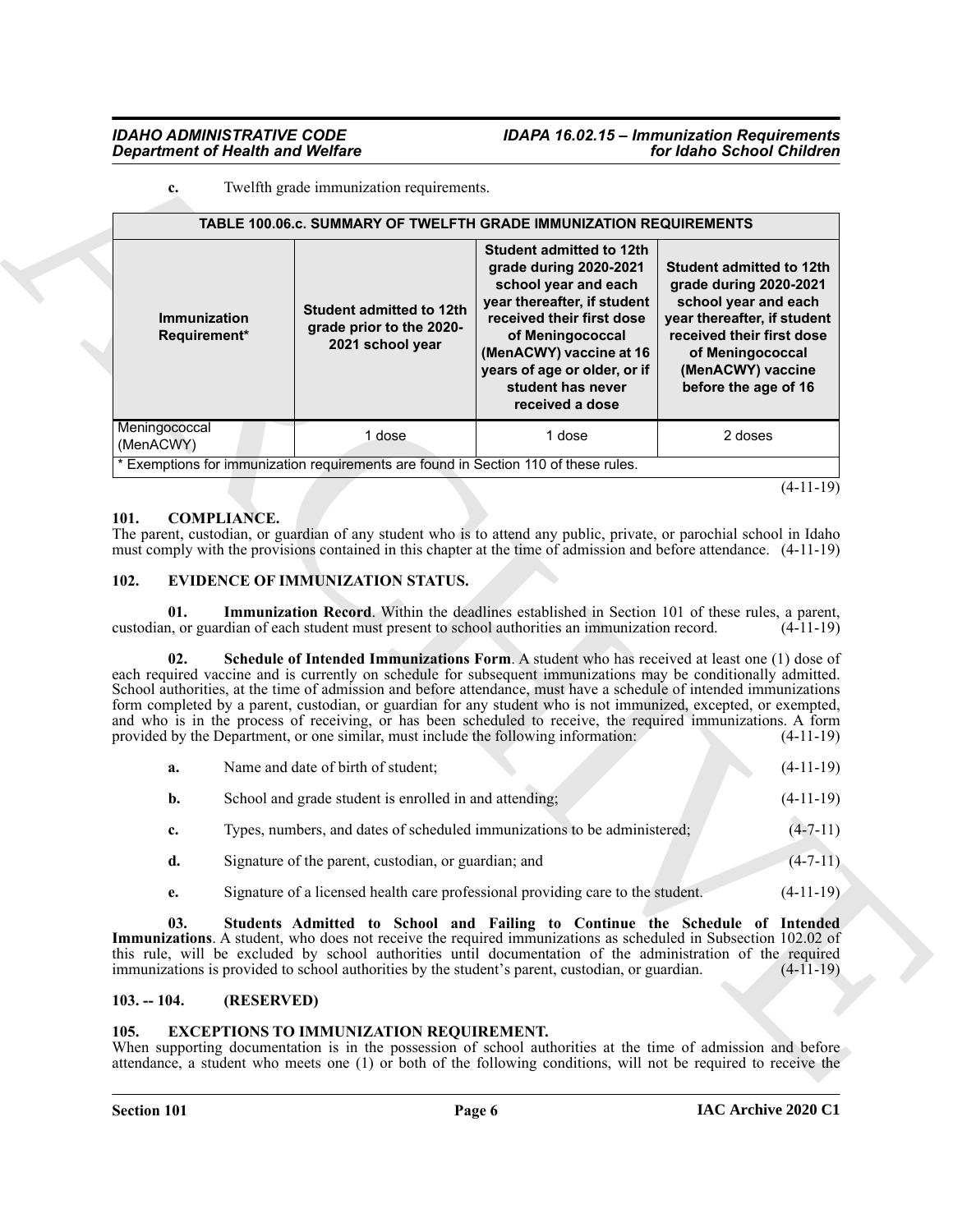# *IDAHO ADMINISTRATIVE CODE IDAPA 16.02.15 – Immunization Requirements*

required immunizations in order to attend school. (4-11-19)

<span id="page-6-9"></span>**01. Laboratory Proof**. Laboratory proof of immunity to any of the childhood diseases listed in Section 100 of these rules, will not be required to receive the immunization for that disease for which the student is immune. (4-11-19)

<span id="page-6-8"></span>**02. Disease Diagnosis**. A student who has a statement signed by a licensed health care professional stating that the student has had varicella (chickenpox) disease diagnosed by a licensed health care professional upon personal examination, will not be required to receive the immunization for the diagnosed disease. (4-11-19)

<span id="page-6-10"></span>**03. Suspension of Requirement**. The Regulatory Authority may temporarily suspend one (1) or more of the immunization requirements listed in Section 100 of these rules, if the Regulatory Authority determines that suspension of the requirement is necessary to address a vaccine shortage or other emergency situation in the state. The Regulatory Authority will suspend a requirement for the length of time needed to remedy the vaccine shortage or emergency situation. (4-7-11)

### <span id="page-6-0"></span>**106. -- 109. (RESERVED)**

### <span id="page-6-11"></span><span id="page-6-1"></span>**110. EXEMPTIONS TO IMMUNIZATION REQUIREMENT.**

When supporting documentation is in the possession of school authorities, at the time of admission and before attendance, a student who meets one (1) or both of the following conditions in Subsections 110.01 and 110.02 of this rule, will not be required to receive the required immunizations.

<span id="page-6-12"></span>**01. Life or Health Endangering Circumstances**. A signed statement of a licensed physician that the student's life or health would be endangered if any or all of the required immunizations are administered. (4-11-19)

**02. Religious or Other Objections**. A signed statement of the parent, custodian, or legal guardian that must be either:

<span id="page-6-13"></span>

| а. | On a standard Department form or similar form provided by the school; or | $(4-11-19)$ |
|----|--------------------------------------------------------------------------|-------------|
| b. | A signed statement that must include:                                    | $(4-11-19)$ |
|    | The name of student, and the student's date of birth; and                | $(4-11-19)$ |

ii. A statement indicating that the student is exempt from immunization as provided in Section 110 of this rule for religious or other objections; and (4-11-19)

<span id="page-6-7"></span><span id="page-6-4"></span>iii. The signature of the parent, custodian, or legal guardian. (4-11-19)

# <span id="page-6-2"></span>**111. -- 149. (RESERVED)**

### <span id="page-6-3"></span>**150. ENFORCEMENT OF IMMUNIZATION REQUIREMENT.**

**Equivalent of Newthern Section 2.** The Finder Section 2. The Finder Section 2. The Control of the Control of Latington 2. The Control of Latington 2. The Control of Latington 2. The Control of Latington 2. The Control of **01. Noncompliance**. Any student not in compliance with this chapter upon admission to any Idaho public, private, or parochial school, will be denied attendance by school authorities, unless the student is excepted or exempted from these immunization requirements as provided in Sections 105 and 110 of these rules. The regulatory authority may exclude any student who does not meet the requirements in this chapter and who has not been excluded from school. (4-11-19) from school.  $(4-11-19)$ 

<span id="page-6-6"></span>**02. Length of Exclusion**. Any student denied attendance in accordance with Subsection 150.01 of this rule, will not be allowed to attend any Idaho public, private or parochial school until the student is in compliance with the requirements of this chapter. (4-11-19)

<span id="page-6-5"></span>**03. Exempted Students**. A student exempted under Section 110 of these rules, may be excluded by the regulatory authority in the event of a disease outbreak under IDAPA 16.02.10, "Idaho Reportable Diseases."

 $(4-11-19)$ 

**Section 110 Page 7**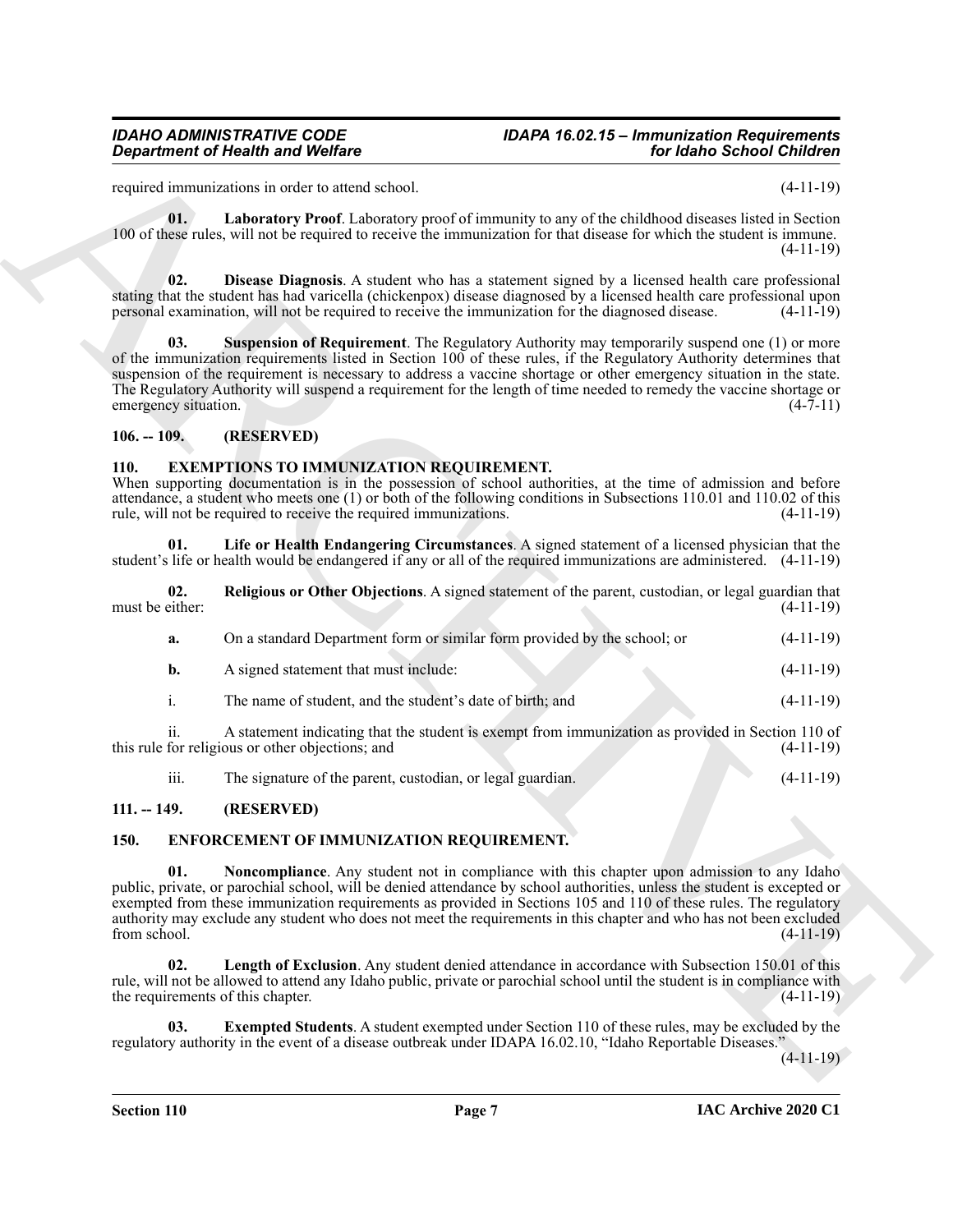#### <span id="page-7-0"></span>**151. -- 199. (RESERVED)**

#### <span id="page-7-5"></span><span id="page-7-3"></span><span id="page-7-1"></span>**200. REPORTS BY SCHOOL AUTHORITIES.**

**01. Responsibility and Timeliness**. School authorities must submit a report of each school's immunization status, by grade, to the Department on or before the first day of November each year.

**02. Form and Content of Report**. Each school report must include the following information and be submitted on a Department form or electronically: (4-7-11)

<span id="page-7-4"></span>**a.** Inclusive dates of reporting period; (10-13-92)

**b.** Name and address of school, school district and county; (4-6-05)

**c.** Grade being reported and total number of students enrolled in the grade;  $(4-11-19)$ 

**d.** The name and title of the person completing the report form.  $(4-6-05)$ 

**e.** Number of students who meet all of the required immunizations listed in Section 100 of these rules; (4-11-19)

**Expansion of New Wedler<br>
14. The CERN (WE) CONTROL CONTROL CONTROL CONTROL CONTROL CONTROL CONTROL CONTROL CONTROL CONTROL CONTROL CONTROL CONTROL CONTROL CONTROL CONTROL CONTROL CONTROL CONTROL CONTROL CONTROL CONTROL C f.** Number of students who do not meet all of the required number of immunizations listed by specific immunization type; (4-11-19)

**g.** Number of students who do not meet the immunization requirement, but are in the process of receiving the required immunizations; and (4-11-19)

**h.** Number of students who claimed exemption to the required immunizations as allowed in Section 110 of these rules. (4-11-19)

#### <span id="page-7-2"></span>**201. -- 999. (RESERVED)**